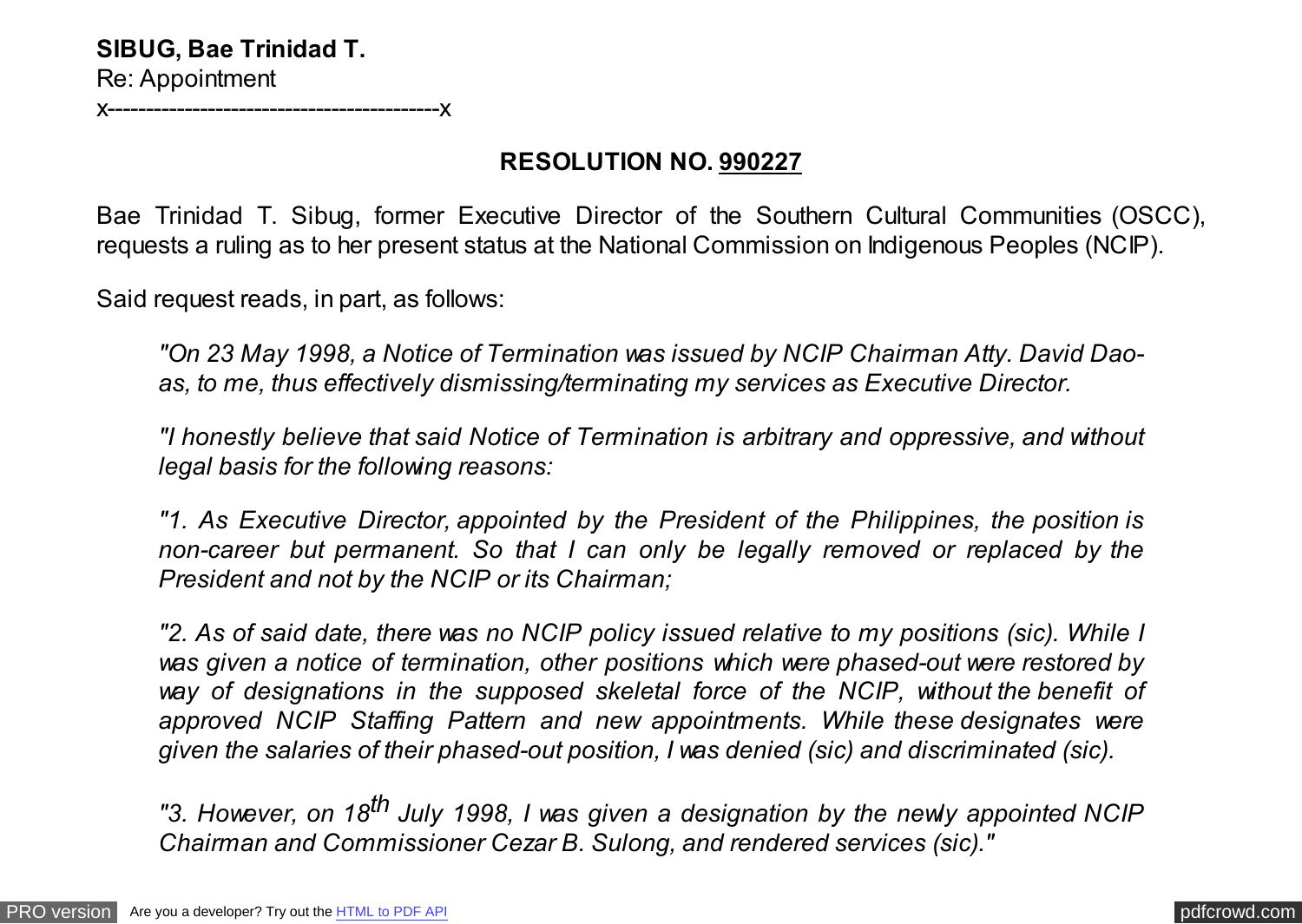It is of record that on March 20, 1995, Sibug was appointed as Executive Director of the OSCC by then President Fidel V. Ramos. Sibug assumed and discharged the duties and functions of said office.

On October 29, 1997, then President Fidel V. Ramos approved Republic Act No. 8371, otherwise known as the Indigenous Peoples Rights Act of 1997. This law created the NCIP and as a consequence thereof, the OSCC and the Office for Northern Cultural Communities (ONCC) were merged and absorbed as organic offices of the NCIP. Section 74 of RA 8371 provides as follows:

*"SEC. 74, Merger of ONCC/OSCC - The office for Northern Cultural Communities (ONCC) and the Office of Southern Cultural Communities (OSCC). created under Executive Order Nos. 122-B and 122-C respectively, are hereby merged as organic offices of the NCIP and shall continue to function under a revitalized and strengthened structures to achieve the objectives of the NCIP: Provided, That the positions of Staff Directors, Bureau Directors, Deputy Executive Directors and Executive Directors, except positions of Regional Directors and below, are hereby phased-out upon the effectivity of this Act: Provided further, That the official's and employees of the phased-out offices who may be qualified may apply for reappointment with the NCIP and may be given prior rights in the filling up of the newly created positions of NCIP, subject to the qualifications set by the Placement Committee: Provided, furthermore, That in the case where indigenous person and a nonindigenous person with similar qualifications apply for the same position, priority shall be given to the former. Officers and employees who are to be phased-out as a result of the merger of their offices shall be entitled to gratuity a rate equivalent to one and half*  $(1 \frac{8}{8})$ *months salary for every year of continuous and satisfactory service rendered or the equivalent nearest fraction thereof favorable to them on the basis of the highest salary received. If they are already entitled to retirement or gratuity, they shall have the option to select either such retirement benefits or the gratuity herein provided. Officers and employees who may be reinstated shall refund such retirement benefits or gratuity received: Provided, finally, That absorbed personnel must still meet the qualifications and standards set by the Civil Service and the Placement Committee herein created." (underscoring supplied)*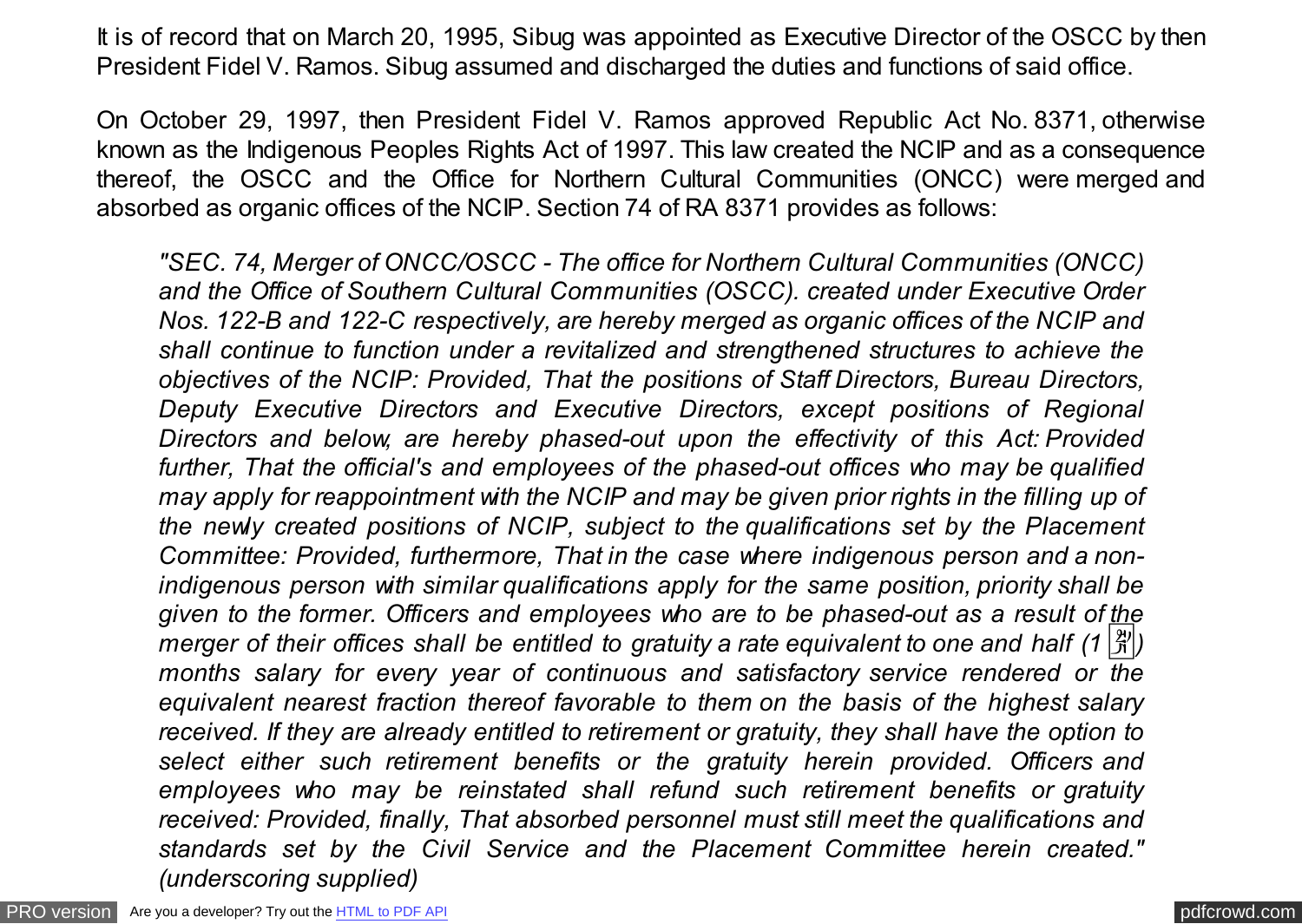On the basis of the aforecited provision, NCIP Chairman David A. Daoas notified Sibug of her separation from the service. Said notice dated May 21, 1998 reads as follows:

*"Please be informed that pursuant to Section 74 of R.A. No. 8371, otherwise known as "The Indigenous People's Rights Act of 1997', the positions of Executive Director, Deputy Executive Director, Bureau and Staff Directors of the Offices for Northern & Southern Cultural Communities (ONCC & OSCC) have been abolished. Corollarily to this, Section 75 provides for a period of six (6) months from the effectivity of the Act, i.e., November 22, 1997 to May 22, 1998, within which to wind up its affairs.*

*"In this regard, kindly be notified that effective at the close of office hours on May 22, 1998, you are hereby considered separated from the service by operation of law. Please be notified further that your confidential staff whose appointment is co-terminus with yours are likewise considered separated from the service.*

*"Pursuant to the pertinent provisions of the law, you are entitled to a gratuity at a rate 'equivalent to one and a half months salary for every year of continuous and satisfactory service rendered or the equivalent nearest fraction thereof on the basis of highest salary received. You also have the option to select either retirement or the gratuity herein offered."*

On July 17, 1998, however, Sibug was designated by the NCIP Chairman as Liaison Officer of the NCIP. Said designation reads as follows:

*"In the interest and exigency of the public service, BAE TRINIDAD T. SIBUG is hereby designated as Legislative Liaison Officer to Malaca*�*ang, House of Congress and Senate, and government agencies like DENR, DAR, DILG and DA effective July 17, 1998.*

*"BAE SIBUG is hereby tasked to establish adequate linkages, representation and coordination with the Office of the President of the Philippines, Office of the Speaker and*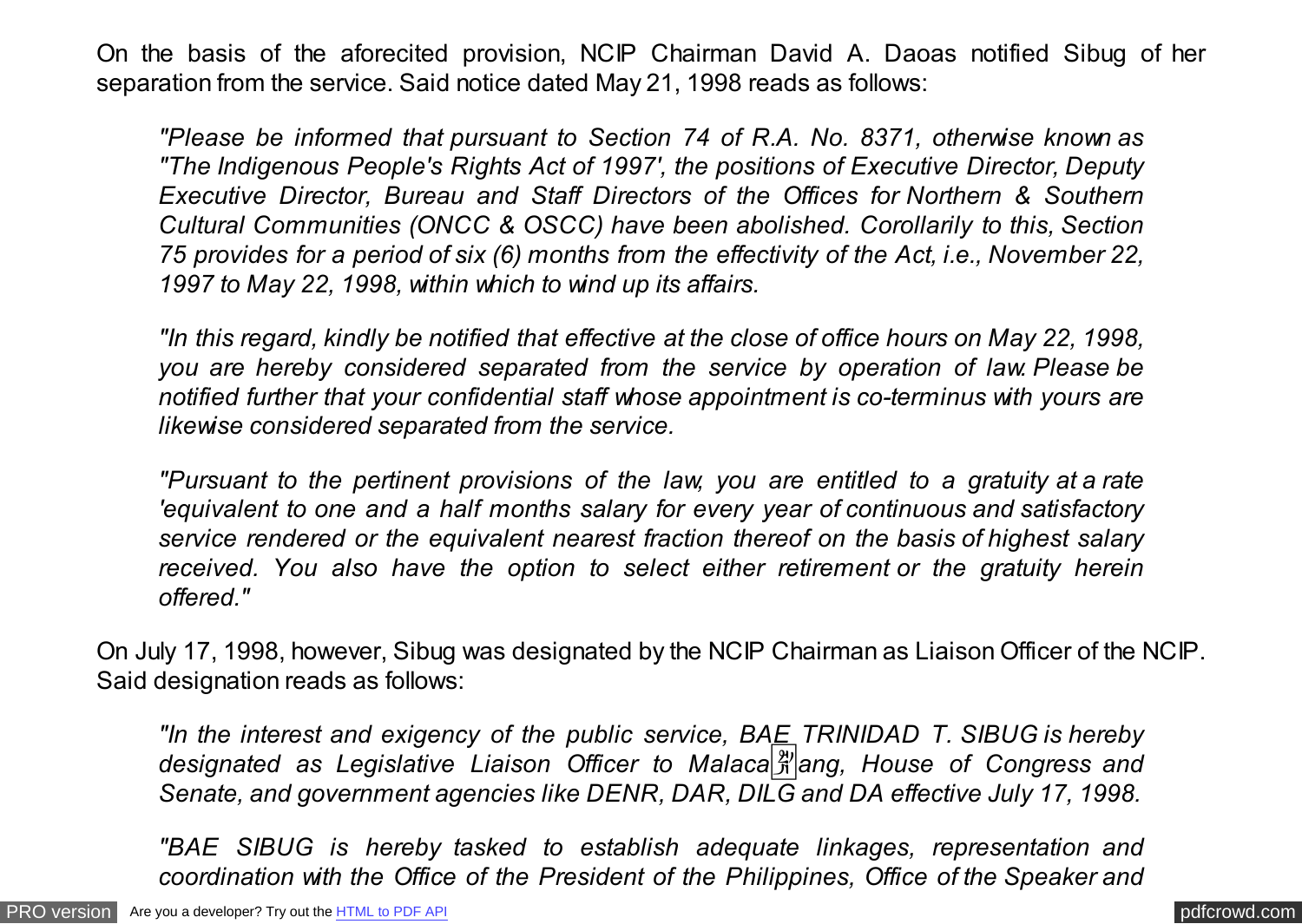*Senate President of the Congress of the Philippines as well as to the Secretaries of DENR, DAR, DILG and DA relative to support of the agency's programs and projects for the Indigenous Cultural Communities. She shall make regular report of the activities and other assigned task to the undersigned and she shall be entitled of all privileges and allowances as provided by law.*

*"This order shall remain in full force and in effect until revoked in writing by the undersigned or by any higher and competent authority."*

It is explicit from Section 74 of RA 8371 that the position of Executive Director, among other positions, of the defunct ONCC and OSCC is to be phased out within the period prescribed under said law. And since Sibug was then the incumbent Executive Director of the OSCC, she has to relinquish her office and shall be entitled to separation pay as provided by the same law.

Be it stressed, however, that RA 8371 does not disqualify or proscribe the absorption or reappointment of officers and employees of the defunct ONCC and OSCC who were phased out to the NCIP. On the contrary, the said law categorically provides that they be given priority for appointment to NCIP, the only condition being that said officials and employees must meet the qualifications required of the positions to which they are to be appointed pursuant to Civil Service Law and rules.

Considering, therefore, that Sibug was designated as Liaison Officer and is rendering service as such, she is deemed to have been absorbed by the NCIP. Accordingly, she is entitled to the payment of her salaries and other benefits corresponding to said position for actual services rendered. Relevant to this issue is the ruling in **CSC Resolution No. 98-2849 dated November 3, 1998** where the Commission held as follows:

*"With respect to Blanco, whose position was deemed abolished upon the effectivity of RA 8371, the Commission finds that her designation by virtue of NCIP Resolution No. 11-98, as Director of the Administrative Office is justified*�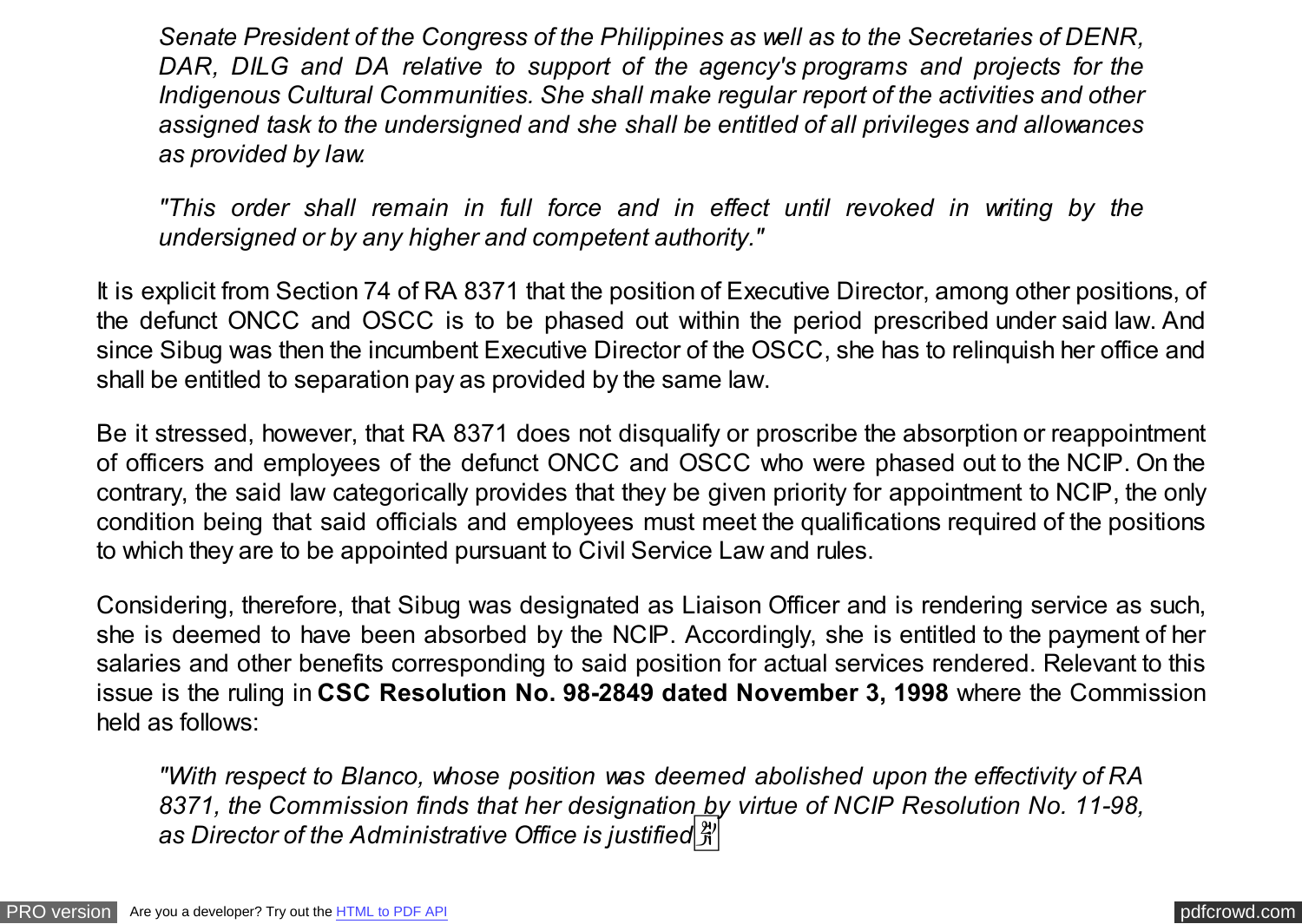*"As designated directors of the NCIP, Bistoyong and Blanco are clearly entitled to receive salaries and the other benefits accruing to their positions. (Emphasis supplied)*

*"WHEREFORE, the Commission resolves to consider the designations of Rosalina L. Bistoyong and Rudita B. Blanco as Regional Director (NCIP) and Director, Administrative Office (NCIP) respectively, as valid. Hence, they are entitled to receive salaries and other emoluments pertaining to said positions."*

Indeed, Sibug should be paid her salaries and other emoluments for actual services rendered on the strength of her designation as Liaison Officer. Otherwise, the non-payment or withholding of the same would result to the undue enrichment of the government at the expense of Sibug.

Moreover, the Commission has noted the work experience and qualifications of Sibug. As such, the Commission interposes no objection if she be issued, at the discretion of the appointing authority, a regular appointment under the new staffing pattern and plantilla of personnel of the NCIP, commensurate to her qualifications.

**WHEREFORE**, the Commission hereby rules that Bae Trinidad T. Sibug is entitled to the payment of her accrued salaries, for actual services rendered and other emoluments appurtenant to the position to which she was designated.

Quezon City, January 20, 1999

## **CORAZON ALMA G. DE LEON** Chairman

**THELMA P. GAMINDE** 

[PRO version](http://pdfcrowd.com/customize/) Are you a developer? Try out th[e HTML to PDF API](http://pdfcrowd.com/html-to-pdf-api/?ref=pdf) contract the CHTML of PDF API [pdfcrowd.com](http://pdfcrowd.com)